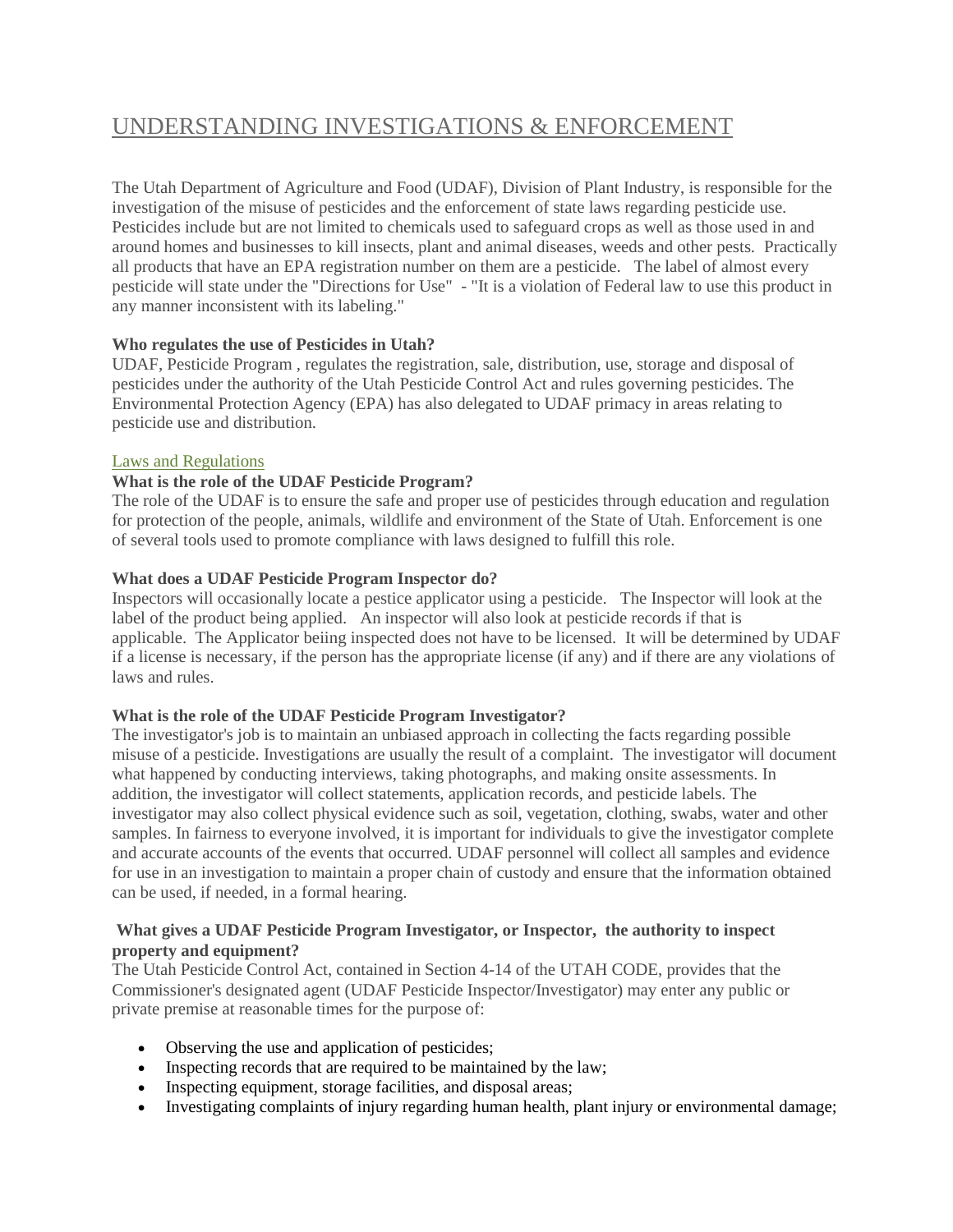- Collecting samples of land or pesticides.
- The Utah Pesticide Control Act also allows UDAF to obtain a search warrant in situations where access is denied. Denial of access includes any action that interferes with the normal procedures of a UDAF inspector conducting a routine inspection or investigation.

#### **Will I be kept informed of the progress of the investigation?**

As the lead person for the investigation, the UDAF investigator can keep you informed of the progress of the investigation. Certain information may not be released if it is determined that it could interfere with the progress of the investigation or potential enforcement action. Results of the laboratory analysis performed on samples from your property can be shared with you while the investigation is underway. When a decision is made you will be notified whether or not a regulatory action will be taken. Under Government Records Access and Management Act [\(GRAMA\)](https://ag.utah.gov/documents/GRAMARequestForm.pdf), contained in Section 63-2 of the UTAH CODE, the public has the right to view and obtain case files after a pesticide investigation is completed **and closed**. UDAF policy requires that all requests for case files be in writing. [GRAMA](https://ag.utah.gov/documents/GRAMARequestForm.pdf) allows the department to charge a fee for the costs involved in responding to a public information request. You may also request a copy of the report, once the investigation has been completed, by sending a written request and filing a [GRAMA](https://ag.utah.gov/documents/GRAMARequestForm.pdf) request form for the investigation report to the Salt Lake City office. Filiing via email is recommended at: [udaf-pesticides@utah.gov.](mailto:udaf-pesticides@utah.gov)

#### **What happens when the investigator completes the investigation?**

After the investigation is completed, the investigator will submit a report to the Salt Lake City office. The report will be reviewed to determine if there were any violations of the Utah Pesticides Control Act or associated rules and if there is sufficient evidence to support the alleged violation(s). Once it has been determined that a violation has occurred, a decision will be made as to what regulatory action will be taken. The UDAF may take any one of the following actions depending on the severity of the violation and whether the violator has a history of previous violations:

- Issue a written notice of violation; Issue a written letter of warning;
- Issue a citation penalty of up to \$500;
- Conduct a formal hearing with fines up to \$5,000 per count, probation, and corrective action taken;
- Suspend, deny, revoke, or modify the certified applicators license.

### What should I do if I think there is a problem with the investigation or I forgot to tell the **investigator something?**

Call the investigator at his/her UDAF office using the number listed. You may also contact the Pesticide Program Manager at the Salt Lake City office. Please call the investigator first. The investigator needs to know all the facts in order to do a thorough and professional job.

#### **Who has access to information gathered in an investigation?**

Under Government Records Access and Management Act (GRAMA), contained in Section 63-2 of the UTAH CODE, the public has the right to view and obtain case files after a pesticide investigation is completed. UDAF policy requires that all requests for case files be in writing. GRAMA allows the department to charge a fee for the costs involved in responding to a public information request. These costs may include document duplication, labor, and mailing costs. UDAF will either approve, partially approve, or deny the request within three business days or notify the applicant that an extension (up to 10 business days) is necessary to process the request.

#### **Will I be compensated for damages?**

The Utah Pesticide Control Act contains no provisions for compensation to be made to individuals. Private civil action may be required in some instances to recover damages that have been incurred. If a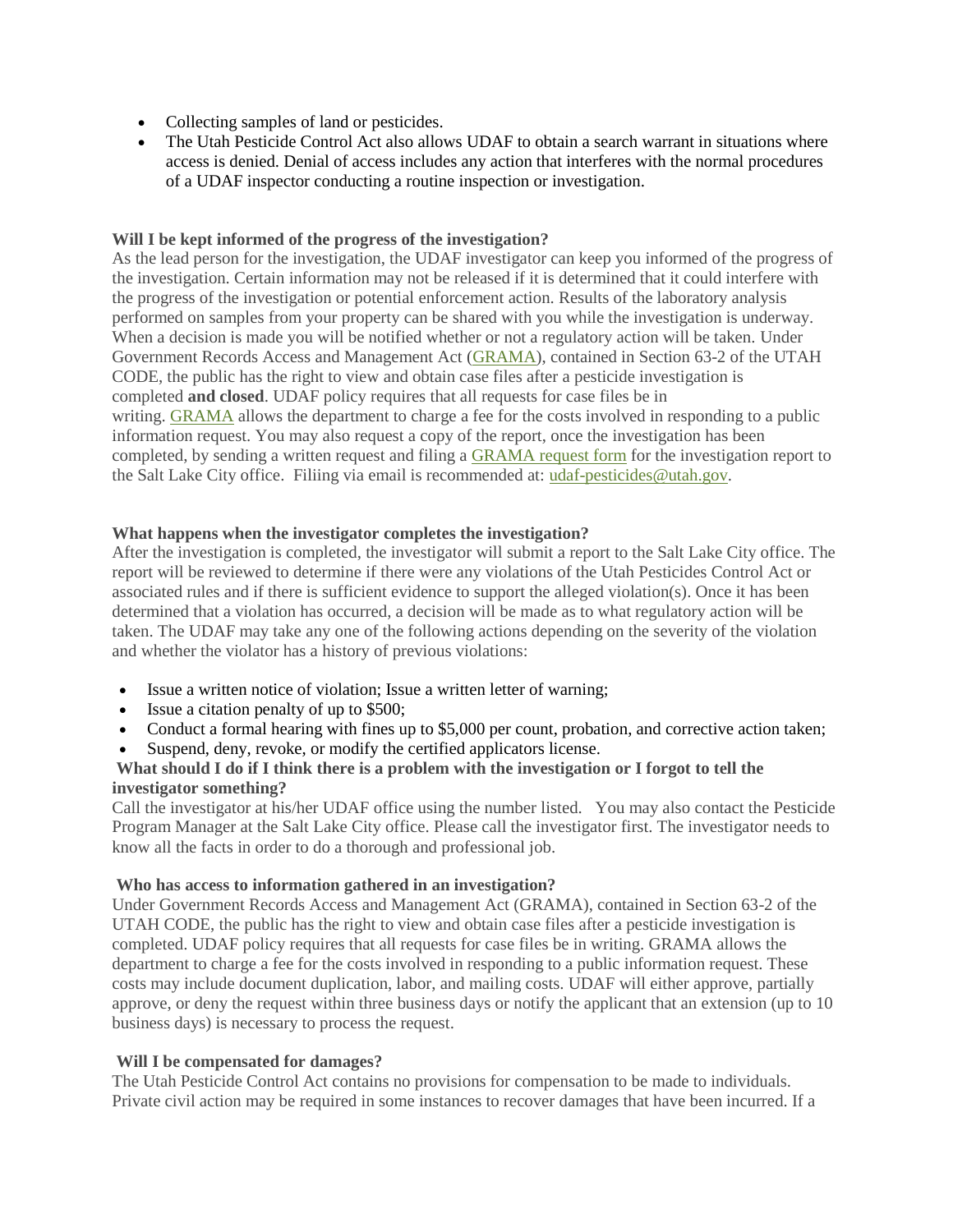misapplication or a spill occurs, what should I do? UDAF highly recommends that individuals who believe they have been exposed to pesticides remove all clothing, take a shower and seek medical attention immediately to treat any symptoms of pesticide poisoning. Separately launder contaminated clothes before wearing them. Animals should be removed from a contaminated site or contaminated feed, and given veterinary care immediately

### **What are UDAF's goals for responding to complaints and the completion of a case report?**

When you contact UDAF to ask for assistance, an investigator will respond promptly. You will be asked to complete a formal complaint, this may be required in order to initiate an investigation. Each case may vary in the length of time it takes to complete. Variables that affect the duration of an investigation include complicated laboratory analysis, the need for follow-up visits and interviews, and overall investigative caseload. UDAF's goal is to complete the information gathering, written report, and review in a timely manner. The department remains committed to providing a professional, unbiased, complete, and thorough investigation.

# **RESTRICTED USE PESTICIDES (RUP)**

RUP Dealers License - Required for a business to sell RUP to licensed pesticide applicators.

Dealer sales inspections - Access RUP Product Sales [Submission](https://webapp.ag.utah.gov/appLauncher/?applicationURL=https://webapp.ag.utah.gov/rupProducts/) Records here. Dealers must log on with a personal identification number (PIN) provided when they obtain their RUP dealers license.

# **MARKET INSPECTIONS**

Market inspections are completed to make certain all pesticides sold within the State of Utah are registered to sell in Utah. These reviews are done in many types of retail stores in Utah where any type of pesticide is sold (not just RUP) to help determine if pesticides are registered, in good condition and viable for the consumer to use.

# **USE INSPECTIONS**

When occasion allows and sometimes by appointment, UDAF Compliance Specialists inspect Pesticide Applicators of all types by observing them during pesticide use and gathering information, basically insuring that the application of pesticide is done correctly.

## **CAUSE INSPECTIONS**

A UDAF Compliance Specialist is sent to a site to investigate a complaint against an alleged pesticide applicator. This is for all types of applicator, license and not licensed. "It is a violation of Federal Law to use this product in a manner inconsistent with its labeling" is a statement found on many types of pesticide registered with the Environmental Protection Agency (EPA) and is the basis for most complaints. If you have a pesticide complaint, you can make it here (link) or by calling 801-538-7185.

# **RECORDS INSPECTIONS**

All Commercial Pesticide Applicators are required to keep records on every application they make. Non-Commercial and Private Pesticide applicators are required to keep only records on RUP. These inspections may be done in conjunction with another investigation or as an